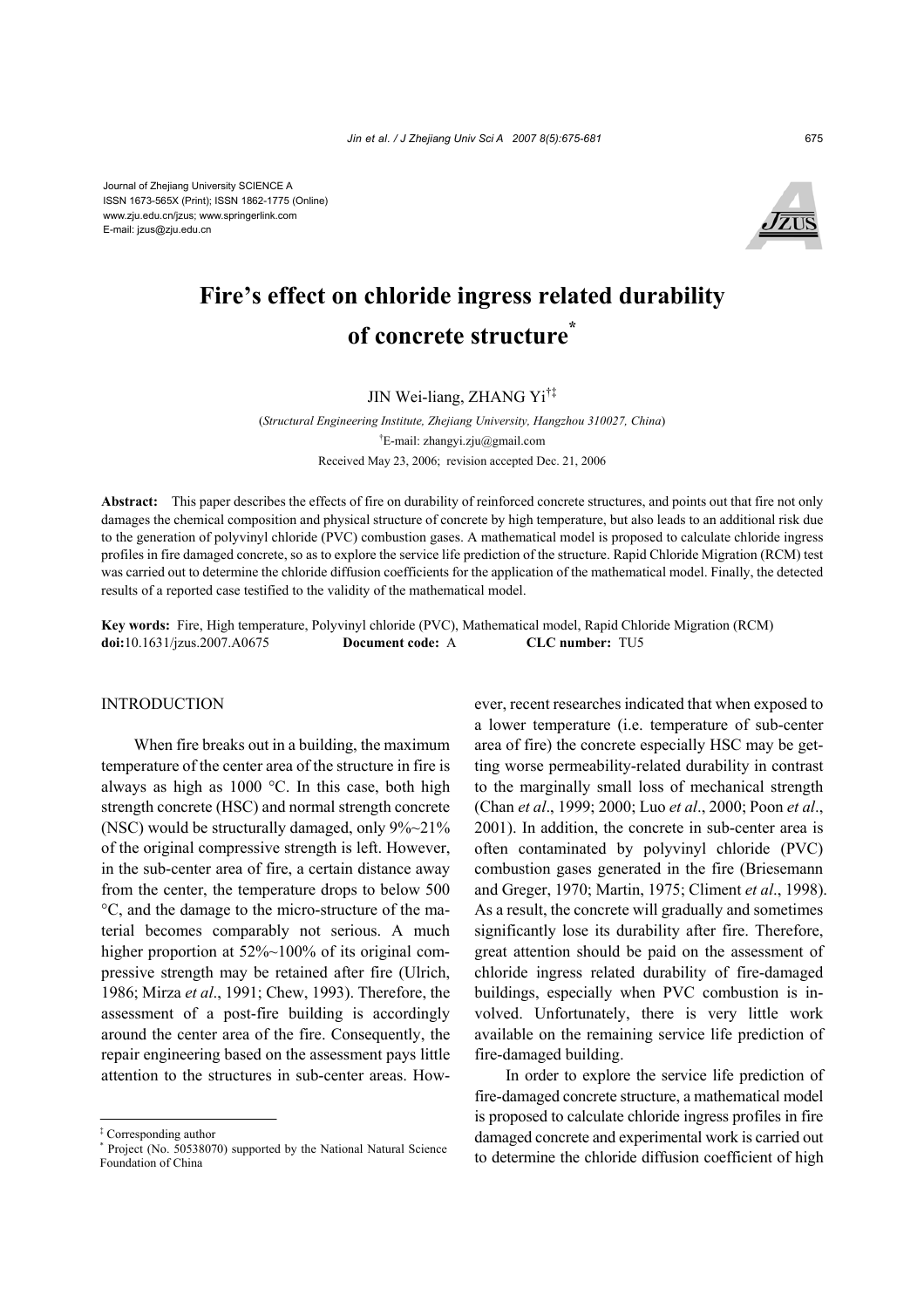temperature affected concrete for the model.

# MATHEMATICAL MODEL OF CHLORIDE IN-**GRESS**

A marine environment and acid chloride gases generated in combustion of PVC are the two main sources of chloride ions which can penetrate into concrete. In high humidity environment like coastal areas, diffusion is considered to be the main mechanism of chloride ingress. Other mechanisms, not considered in this work, such as the capillary absorption, may operate for structures exposed to the atmospheric marine environment or exposed to fires involving PVC combustion. Fick's 2nd Law was used to describe the diffusion behaviors in concrete, under the simplified assumptions: homogeneous, isotropic and inert.

$$
\frac{\partial C}{\partial t} = \frac{\partial}{\partial x} \left( D_{\text{Cl},t} \frac{\partial C}{\partial x} \right),\tag{1}
$$

where *C* is percentage mass ratio of chloride concentration to concrete,  $t$  is time (s),  $x$  is distance from the surface (mm), and  $D_{CL}$  is non-stationary diffusion coefficient ( $mm^2/s$ ), which is closely related to the porosity of concrete and is a power function of time for fire affected concrete:

$$
D_{\text{Cl},t} = (t_0 / t)^m D_{\text{Cl},0},\tag{2}
$$

where  $D_{\text{Cl},0}$  is an initial chloride diffusion coefficient  $\text{(mm}^2\text{/s)}$ ,  $t_0$  is an initial time (s), and *m* is the recovery coefficient caused by rehydration.

#### **Chloride concentration from PVC combustion**

A steep gradient of chloride concentration with depth has been found in a concrete structure after PVC combustion and most of the chloride was detected in the outermost layer of the structure at a depth below 5 mm (Climent *et al*., 1998). The diffusion model may be established based on simplifications and assumptions as follows:

(1) From surface to interior of the fire damaged structure, the concrete is divided into two different parts as shown in Fig.1: the surface layer  $(0~5~\mathrm{mm})$ 



**Fig.1 Model of the chloride ions diffusing from surface layer into interior layer of concrete after PVC combustion fire** 

and the interior part (>5 mm);

(2) After PVC combustion involved fire, chloride ions are distributed averagely in the surface layer of concrete with the initial concentration of  $C_0$ . The initial condition can be represented by Eq.(3):

$$
C_{\rm s} = C_0 \, (t=0), \tag{3}
$$

where  $C_s$  is concentration of chloride ion in the surface layer;

(3) There are no chloride ions distributed initially in the interior part of the concrete;

(4) As time elapses, the chloride ions in the surface layer will gradually penetrate into the interior part of the concrete with a steep gradient of concentration, and no additional chloride ions will penetrate into the surface layer from outside;

(5) The flux of chloride ions penetrating into the interior of the concrete  $q_{in}$  (1/s) is proportional to the concentration of chloride ions in the surface layer and can be expressed by Eq.(4):

$$
q_{\rm in} = kC_{\rm s} = -dC_{\rm s}/dt \quad (t>0), \tag{4}
$$

where *k* is an inflow coefficient (1/s) (Yamada *et al*., 1999).

Combining Eq.(3) and Eq.(4) yields the concentration of chloride ions in the surface layer:

$$
C_{\rm s} = C_0 e^{-kt}.\tag{5}
$$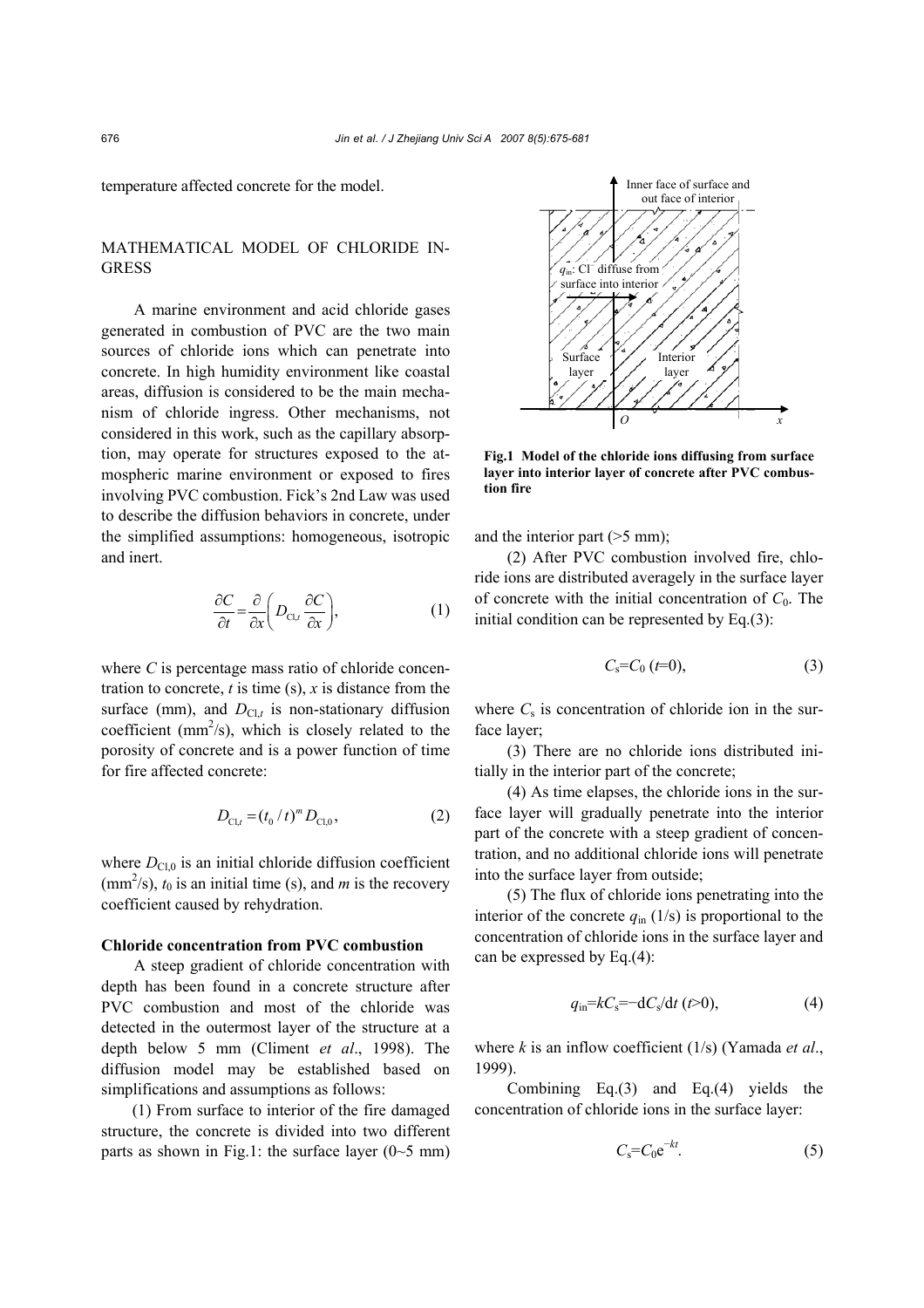According to the principle of concentration continuity, the concentration  $C_{x=0}$  of chloride at the interface between surface layer and interior part  $(Fig.1)$  is

$$
C_{x=0}=C_s=C_0e^{-kt}.\tag{6}
$$

Based on Fick's 2nd Law, the diffusion model of chloride ions in the interior layer can be derived from following conditions:

(1) Initial condition:

$$
C=0 \quad (t=0). \tag{7}
$$

(2) Boundary condition (semi-infinite medium):

$$
C = \begin{cases} C_s = C_0 e^{-kt}, & x=0; \\ 0, & x=\infty. \end{cases}
$$
 (8)

Finally, the diffusion model is derived based on the discrete method (Zhang, 2005):

$$
C_{\text{in}}(x,t) = \sum_{n=1}^{\infty} \left\{ e^{-\gamma (n\pi)^2 t^{-m+1}} \frac{2kC_0}{n\pi} \Big[ \int e^{-kt+\gamma (n\pi)^2 t^{-m+1}} dt - \alpha \Big] \sin(n\pi \chi) \right\} + C_0 e^{-kt} (1-\chi), \tag{9}
$$

where *n* is the discrete parameter, *m* is recovery coefficient caused by rehydration, and *l* is the length of the semi-infinite medium, *l*→∞.

$$
\chi = x/l, \ \alpha = \frac{D_0(n\pi/l)^2}{k(1-m)[-k+D_0(n\pi/l)^2]}, \ \gamma = \frac{D_0t_0^m}{l^2(-m+1)}.
$$

## **Chloride concentration from corrosive environment**

Fire damaged concrete structures in a marine environment (ocean flat-forms, docks, ocean floor tunnels, etc.) and industry corrosion environment (industry factories) will lose part of their life-spans

due to degraded resistance against invasion of chloride ions. The diffusion model may be written based on the following assumptions:

(1) The chloride in concrete structures before fire is distributed evenly in the cover depth with the concentration of  $C_0$ , which is equal to the total chloride mass of the concrete cover depth.

(2) When  $x=0$  and  $t>0$ , the concentration *C* is equal to that in the surface of concrete, that is

$$
C=C_{\rm s}.\tag{10}
$$

The diffusion model of chloride ions, which come from marine environment into a fire affected concrete, can be derived from Fick's 2nd Law:

$$
C_{x,t} = C_0 + (C_s - C_0) \left[ 1 - erf \left( x \left/ \left( 2 \sqrt{\frac{1}{1-m} \left( \frac{t_0}{t} \right)^m D_{Cl,0} t} \right) \right) \right],
$$
\n(11)

where *erf* is the error function.

Eqs.(9) and (11) may be used as a base for service life prediction of fire-damaged concrete structures. The application of the models depends on their coefficients to be determined, among which  $C_0$ can be detected in situ, *k* was studied (Yamada *et al*., 1999), and the rest of  $D_{\text{Cl},0}$  and *m* must be conducted by means of experiments.

## EXPERIMENTAL DETAIL

#### **Materials**

Cylindrical samples 100 mm in diameter and 50 mm in height were prepared for three grades of concrete named NSC, HSC-1 and HSC-2 respectively, using ordinary Portland cement (OPC), 10~20 mm crushed granite, sand and super-plasticizer. The OPC complied with the requirements of BS12:1991. The mix proportions and the 28-day compressive strength are listed in Table 1.

**Table 1 Mix proportion and compressive strength of three strength grade concretes** 

| Type       |      |        | Compressive |      |       |                |
|------------|------|--------|-------------|------|-------|----------------|
|            | W/C  | Cement | Aggregate   | Sand | Water | strength (MPa) |
| <b>NSC</b> | 0.51 | 398    | 1114        | 597  | 203   | 28.9           |
| $HSC-1$    | 0.35 | 450    | 1080        | 608  | 158   | 50.5           |
| $HSC-2$    | 0.28 | 520    | 998         | 624  | 145   | 72.9           |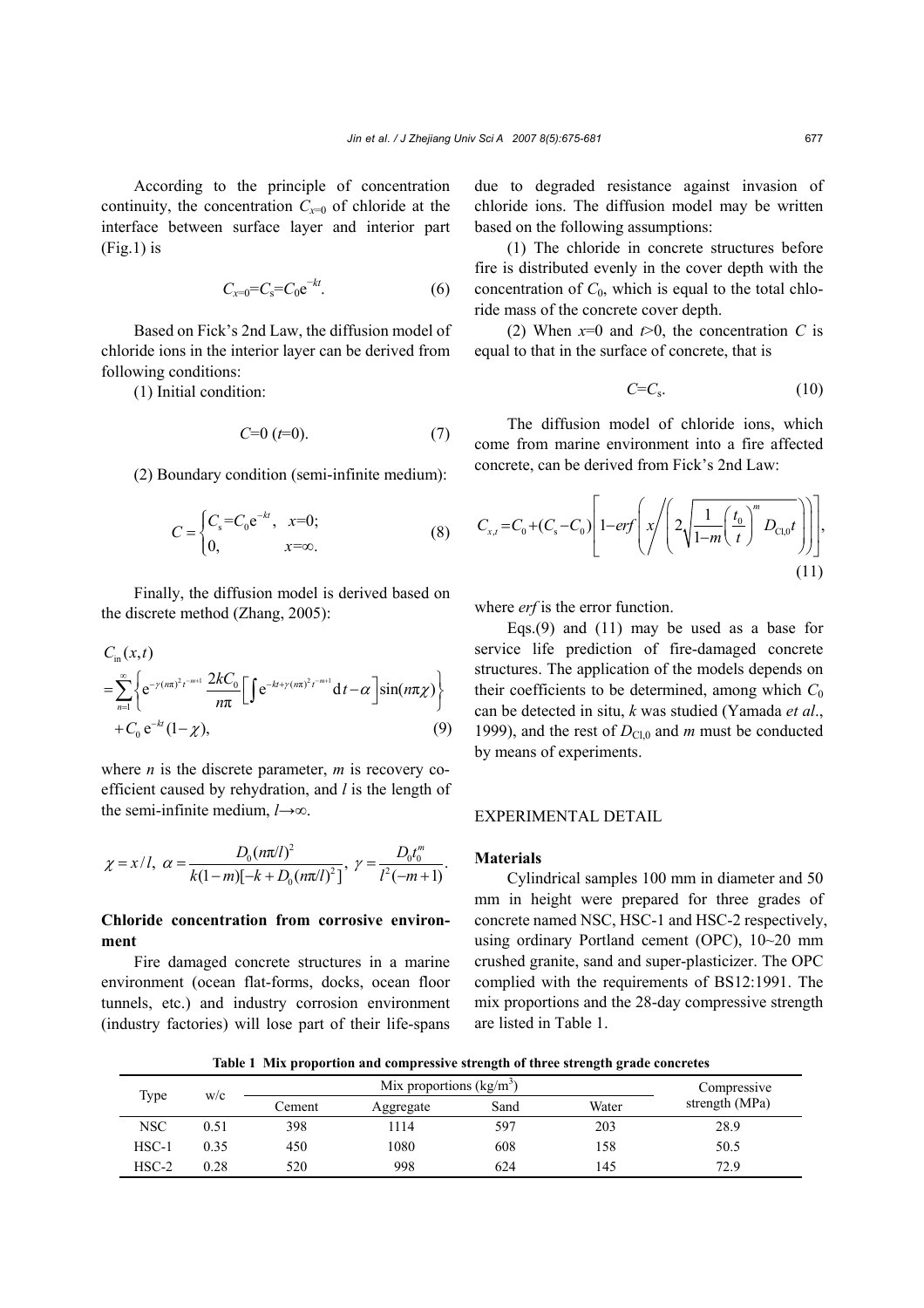#### **Curing and heating regimes**

The specimens were demolded 24 h after the casting and then transferred to an environmental chamber maintained at 20 °C and 90% RH. After 60 d ageing, the specimens were heated in an electric furnace up to 300, 500 and 700  $^{\circ}$ C in an electric furnace respectively, which were selected according to the typical values in the sub-center area of fires. Each temperature level was maintained for 2 h to achieve thermal steady state. The heating rate was set at 5 °C/min. The specimens then were allowed to cool down naturally to room temperature.

The heat treated samples were then placed in an environmental chamber at 20 °C and 75% RH representing typical climatic conditions in south China. Tests were done after 5, 25, 45 and 65 d of recurring respectively.

#### **Test method**

Conventional methods, such as diffusion-cell test or immersion test were adopted. In immersion test concrete samples are kept submerged in a chloride containing solution to measure the chloride ingress after certain testing period by chemical analysis of dust samples. The apparent diffusion coefficient can be derived by curve fitting technique based on Fick's 2nd Law of diffusion using obtained chloride profiles.

However, the chloride diffusion coefficient is highly dependent on the concrete porosity, and fire damaged concrete shows substantial porosity related recovery performance for the rehydration reaction. Therefore, the corresponding chloride diffusion coefficient is time-dependent and declines persistently in the test, so the test result had to be just a "mean value", while the derivation of recovery coefficient *m* in Eq.(2) calls for the "point value" versus time. Accordingly, a rapid chloride diffusion coefficient determination method is required.

The Rapid Chloride Migration (RCM) method of concrete test was proposed by DuraCrete (2000) and NT Build492 (1999). Earlier researches (Lay *et al*.,

2003) indicated that, for equal concrete compositions the chloride diffusion coefficient  $D_{\text{RCM}0}$  shows strong statistical correlation with effective diffusion coefficients (Although not considered in this work, the chloride diffusion coefficient also depends on the degree of water saturation of the concrete structure (Climent *et al*., 2002)). Therefore, RCM test is proposed to determine the chloride diffusion coefficient of fire-damaged concrete here.

### TEST RESULTS AND DISCUSSION

## **Compressive strength and chloride diffusion coefficient**

The unstressed compressive strength and chloride diffusion coefficient of concrete before and after heating are listed in Table 2. Test results showed a distinct pattern of variation strength and chloride ingress resistance loss in each temperature range.

In temperature range of 20  $^{\circ}$ C to 300  $^{\circ}$ C, hydrated cement paste tends to shrink because of evaporation of planar water in the capillary. On the contrary, aggregates tend to expand under elevated temperature. The inharmony between the cement paste and aggregate leads to micro-cracks in the paste around the aggregates, which eventually lead to a loss of concrete compressive strength. However, as the free water evaporates from capillary, the dissolved calcium-hydroxide (CH) is separated out to form additional CH which contributes to the compressive strength of concrete. In addition, high temperature speeds up the process of hydration of unhydrated particles to form new gel in concrete. As a result, both NSC and HSC showed only a slight decrease of the original strength, which was 6%~18%. On the contrary, the appearance of micro-cracks in the paste cripples the resistance of concrete against the chloride ingress significantly, a sharp increase of chloride diffusion coefficient in concrete was observed at 648%~1651%.

**Table 2 Compressive strength and chloride diffusion coefficients of concretes before and after elevated temperature**

| Type       | $f_c(MPa)$ |              |                  |             | $D_{\rm C1.0}$ (×10 <sup>-12</sup> m <sup>2</sup> /s) |                                           |                          |               |
|------------|------------|--------------|------------------|-------------|-------------------------------------------------------|-------------------------------------------|--------------------------|---------------|
|            | 20 °C      | 300 °C       | 500 $^{\circ}$ C | 700 °C      | $20^{\circ}$ C                                        | 300 °C                                    | 500 $\mathrm{^{\circ}C}$ | 700 °C        |
| <b>NSC</b> | 28.9       | 23.70(0.82)  | 15.03(0.52)      | 8.09(0.28)  | 3.52                                                  | 22.80 (6.48)                              | 25.00 (7.10)             | 63.51 (18.04) |
| $HSC-1$    | 50.5       | 46.46(0.92)  | 37.37 (0.74)     | 18.18(0.36) | 1.69                                                  | 22.21 (13.14) 22.41 (13.26) 51.74 (30.62) |                          |               |
| $HSC-2$    | 72.9       | 68.52 (0.94) | 54.68 (0.75)     | 22.60(0.31) | 1.26                                                  | 20.81 (16.51) 21.07 (16.72) 34.56 (27.42) |                          |               |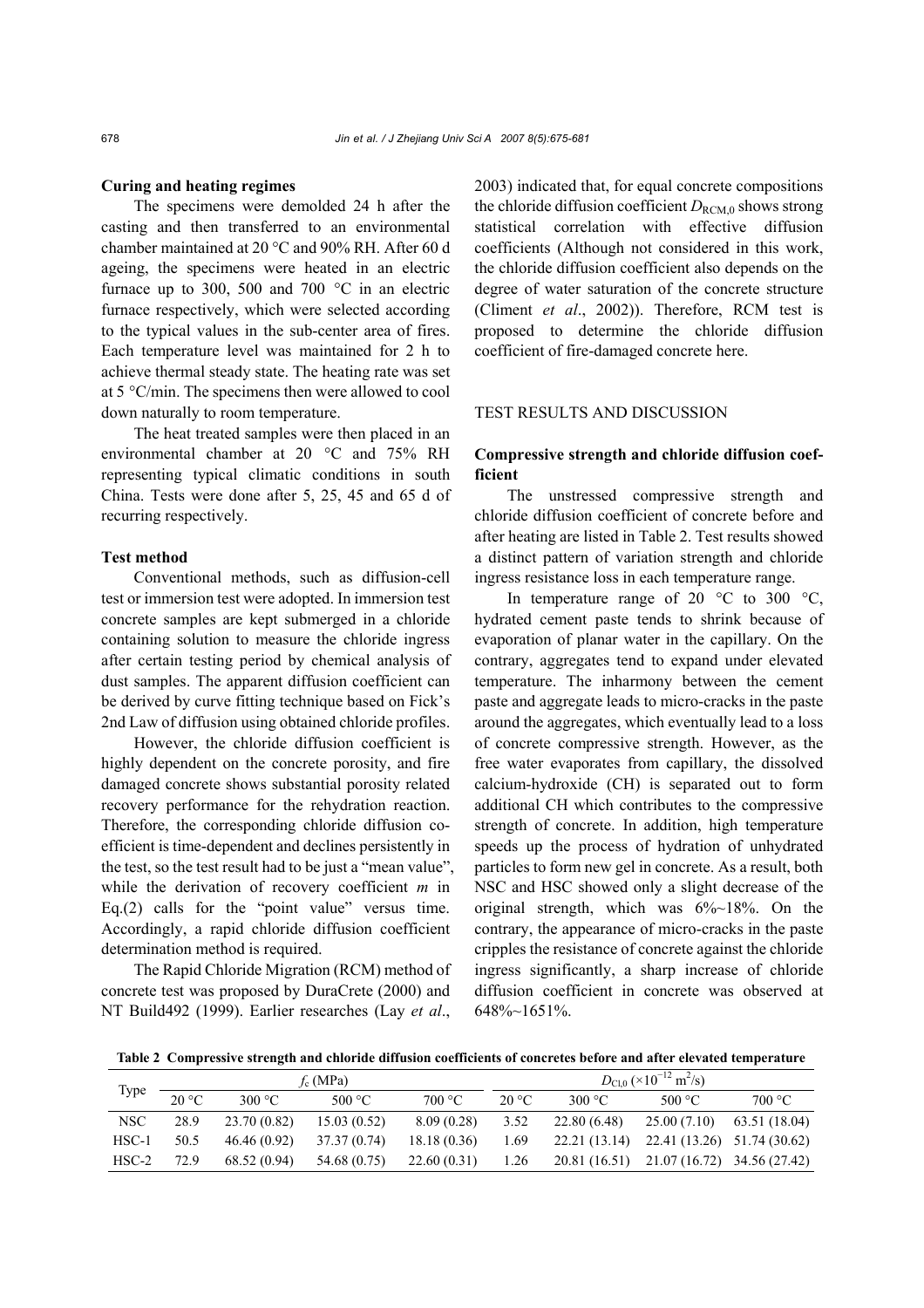In conclusion, concrete especially for HSC suffers great worsening of resistance against the chloride ingress in contrast to a marginally small loss of mechanical strength in the environment below 300 °C (a typical temperature in the sub-center area in the fire), which highlights the importance of the durability assessment of the concrete in the corresponding areas.

The temperature range of 300 °C to 500 °C corresponds to the decomposition of CH which is the important supporting material in the paste. Consequently, both NSC and HSC show significant losses of the compressive strength at 25%~48%. While the resistance against the chloride ingress decays at slower speed.

In the temperature range of 500  $^{\circ}$ C to 700  $^{\circ}$ C, calcium-silicate-hydrate (CSH) as the main supporting material in the paste decomposed gradually. Meanwhile, the quartz in concrete expands suddenly with the crystal structure transformation from  $\alpha$  to  $\beta$  at 573 °C. The resulting high porosity and numerous micro-cracks in the paste degrade significantly both compressive strength and resistance against the chloride ingress. Test results showed that, for both NSC and HSC, only 28%~36% of original compressive strength remained after exposure to the elevated temperature of 700 °C. Furthermore, the corresponding chloride diffusion coefficients of concrete were 34.56~64.51 times larger than the original ones.

## **Recovery coefficients of chloride diffusivity**

Test results of 5, 25, 45, 65 d after heating are plotted in Fig.2 showing that the chloride diffusion coefficients for high temperature affected concrete declined with time in every case. The test results were fitted into Eq.(2) to get the recovery coefficients. A higher recovery coefficient indicates better recovery performance of fire-damaged concrete in the resistance against the chloride ingress. The recovery coefficients of chloride diffusivity and the corresponding  $\sqrt{R}$  are given in Table 3. The results indicated that though both HSC and NSC showed continuous decrease with temperature in the recovery performance; each temperature range also corresponds to a distinct pattern of recovery performance.

HSC has higher percentage of cement content than that of NSC. Accordingly, when exposed to a



**Fig.2 Chloride diffusion coefficient of different types of concrete decays with time after exposed to 300 °C (a), 500 °C (b) and 700 °C (c)** 

higher temperature (blow 500 °C) HSC tends to undergo more serious worsening of the resistance against chloride ingress than NSC due to the thermal instability of hardened cement paste (HCP).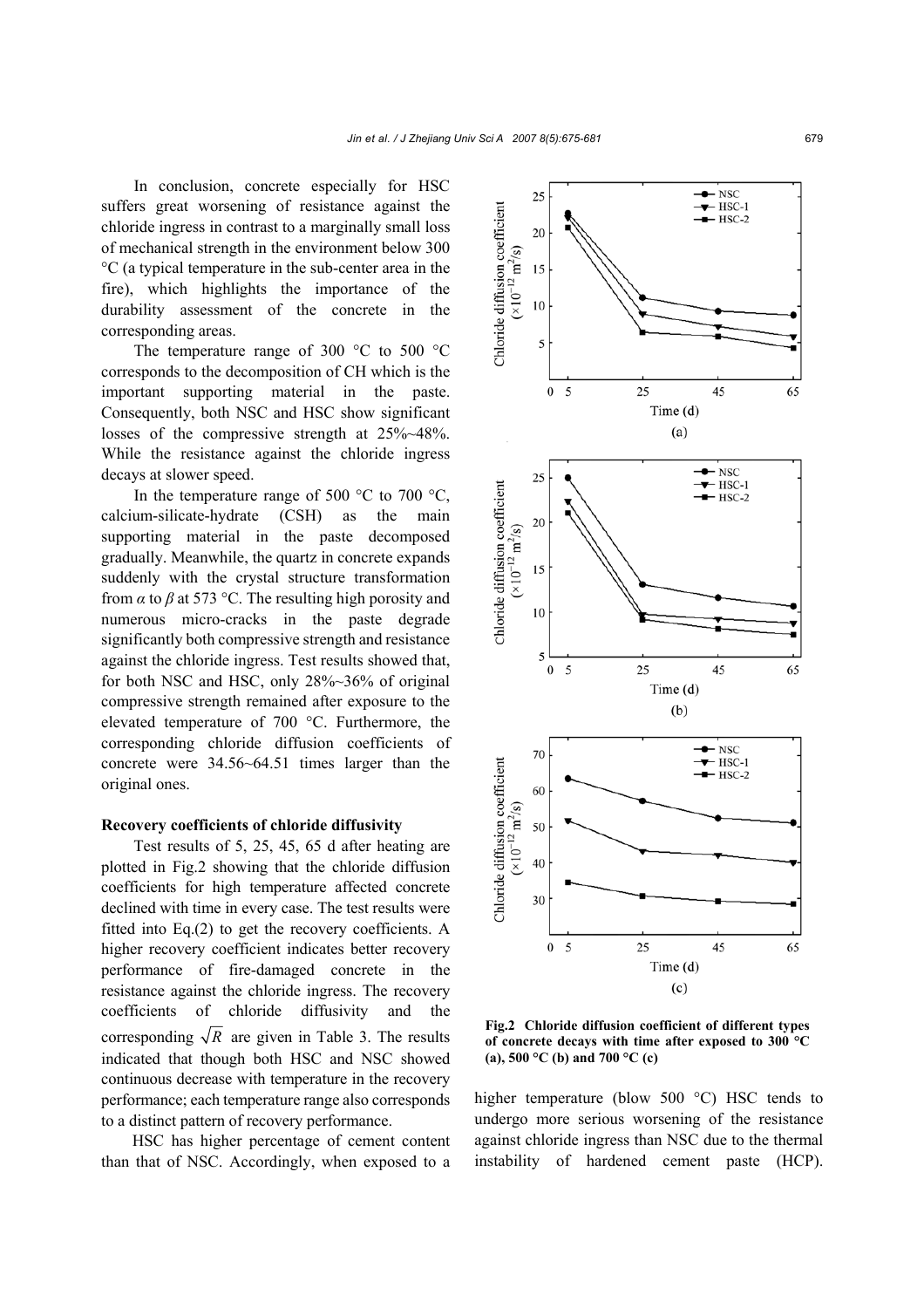| Type    | m                |         |         | $\sqrt{R}$ |                  |        |  |
|---------|------------------|---------|---------|------------|------------------|--------|--|
|         | 300 $^{\circ}$ C | 500 °C. | 700 °C  | 300 °C     | 500 $^{\circ}$ C | 700 °C |  |
| NSC     | 0.4041           | 0.3585  | 0.07913 | 0.9930     | 0.9902           | 0.9680 |  |
| $HSC-1$ | 0.5294           | 0.4220  | 0.09985 | 0.9976     | 0.9680           | 0.9803 |  |
| $HSC-2$ | 0.6422           | 0.4420  | 0.07517 | 0.9907     | 0.9850           | 0.9999 |  |

**Table 3 Recovering coefficients of diffusivity of concrete after elevated temperature** 

Correspondingly, when exposed to the occurring environment after fire, HSC shows better recovery performance than that of NSC for the partial restorability of the decomposition of CH and the evaporation of water. When exposed to temperature rises above 500 °C, the degraded resistance against chloride ingress of concrete can be hardly restored by post-fire curing due to the irrestorability of the decomposition of CSH and the transformation of crystal structure. Test results showed that after exposure to elevated temperatures of 300 °C and 500 °C, HSC always has higher recovery coefficient of diffusivity than that of NSC, while after exposure to 700 °C, both HSC and NSC showed poor recovery performance with very low recovery coefficients.

#### TEST EXAMPLE

The available samples were taken from the concrete beams of a factory which had a fire with thermal decomposition of 500 kg of PVC (Briesemann and Greger, 1970). The profile of detected chloride content vs depth in the interior layer of the beam 7 months after the PVC fire is shown in Fig.3. From data detected in situ and Tables 2 and 3, the calculated profiles based on Eq.(9) are also given in Fig.3 showing that the detected result is closer to the calculated profile with elevated temperature of 300 °C, which is in accord with the typical temperature range of the release of HCl gas from PVC thermal decomposition (240~351 °C) (Guo *et al*., 2000).

#### **CONCLUSION**

(1) Fire affects the durability of concrete structures in many ways. Damages of micro-structures caused by high temperature disable the resistance of concrete against chloride ingress, and the HCl gas



**Fig.3 Detected and calculated profiles in the concrete 7 months after PVC combustion involved fire**

released by PVC combustion in fire would introduce additional chloride ions into concrete.

(2) Mathematical models are proposed to calculate the chloride ingress profiles in the concrete after fire. RCM test is used to determine the chloride diffusion coefficient of the fire-damaged concrete.

(3) Test results showed that concrete, especially for HSC suffers great worsening of resistance against chloride ingress in contrast to a marginally small loss of mechanical strength when exposed to a comparatively low temperature.

(4) Test results also indicated that fire-damaged concrete shows a substantial recovery performance in the resistance against the chloride ingress, and that the recovery performance degrades with the elevated temperature.

(5) Computed results based on the diffusion model Eq.(9) are rather close to the detected data from the concrete beams 7 months after a real PVC fire.

#### **References**

- Briesemann, D., Greger, H., 1970. *Betonstein Zeitung*, **5**:314-321.
- Chan, Y.N., Peng, G.F., Anson, M., 1999. Residual strength and pore structure of high-strength concrete and normal strength concrete after exposure to high temperatures.